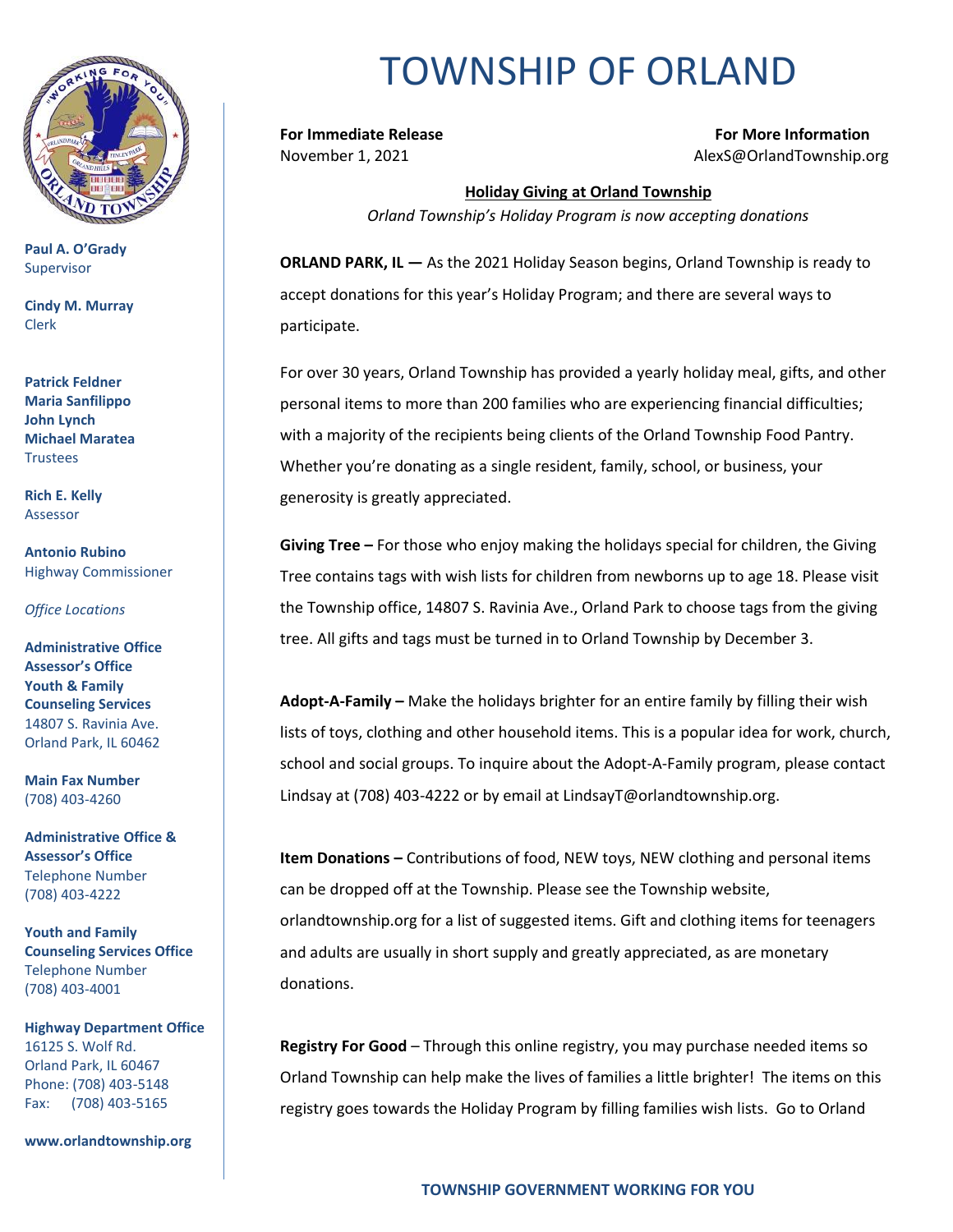Township's website [www.orlandtownship.org](http://www.orlandtownship.org/) and click on the "Registry For Good" banner to view or purchase items for the Township's 2021 Holiday Program.

Donations for the Holiday Program can be dropped off at the Township office, 14807 S. Ravinia Ave., Orland Park, during regular business hours: Monday through Friday, 8 a.m. to 4:30 p.m. Additionally, the Township will offer extended Holiday Program Donation Hours:

- Tuesday, Nov. 30 from 5 to 7 p.m.
- Wednesday, Dec. 1 from 5 to 7 p.m.
	- Thursday, Dec. 2 from 5 to 7 p.m.
- Saturday, Dec. 4 from 9 a.m. to noon

Please deliver donations for the Holiday Program by Thursday, December 9, to give Township personnel time to sort and organize.

Orland Township will also hold two all-day (9 a.m. – 4 p.m.) Holiday donation drivethroughs, with the first being on November 30 in conjunction with Giving Tuesday, a global generosity movement that aims to unleash the power of people and organizations to transform their communities and the world. The second will take place only a few days later on Tuesday, December 7.

For more information on programs, services, and events being held at Orland Township, visit the website, [orlandtownship.org,](http://www.orlandtownship.org/) or call (708) 403-4222. Be sure to like the [Orland](https://www.facebook.com/OrlandTownshipIL/)  [Township Facebook page](https://www.facebook.com/OrlandTownshipIL/) for more updates.